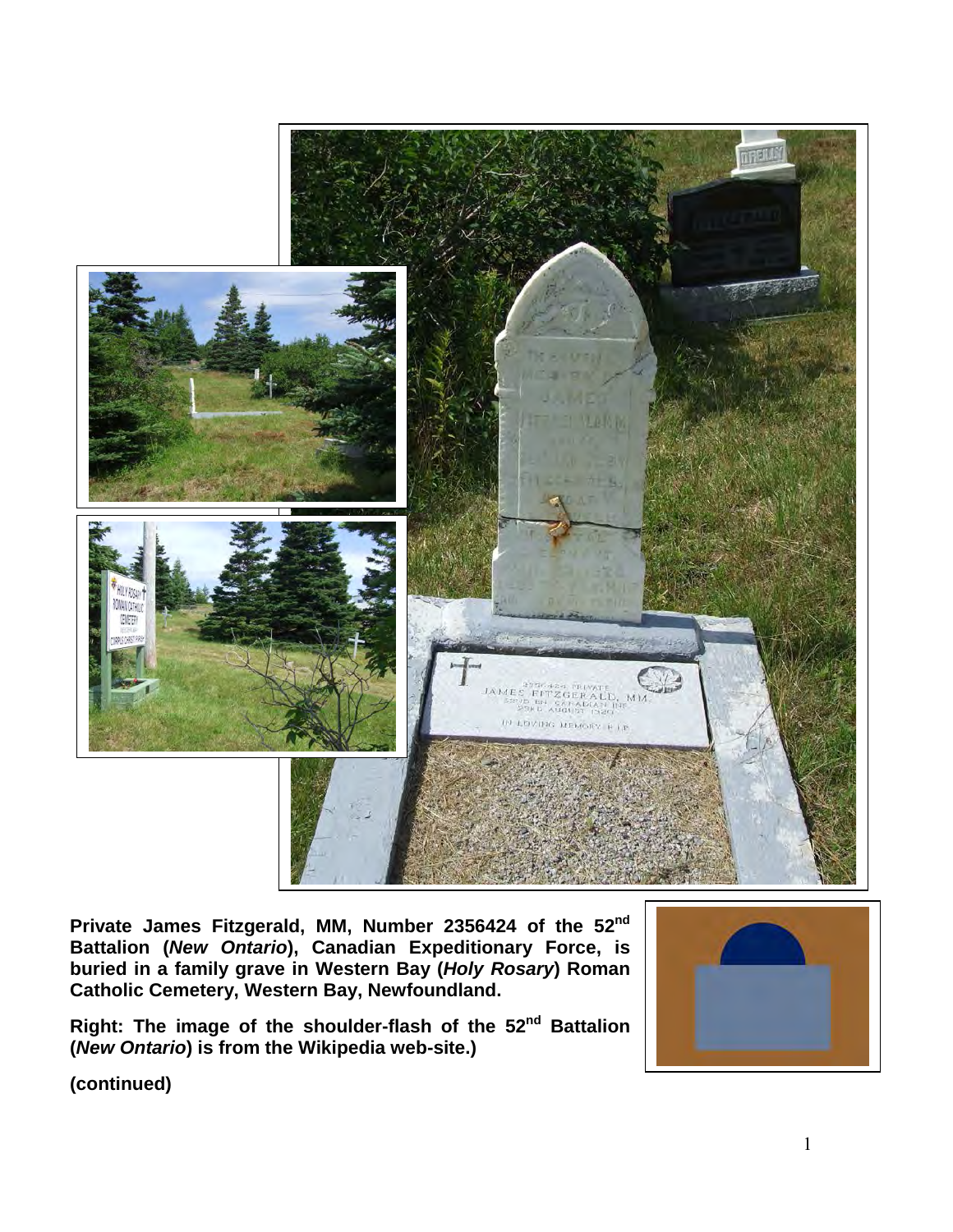**His occupations prior to military service recorded as those of both seaman and carpenter, James Fitzgerald was living in Cleveland, Ohio, by 1918 and travelled from there to cross the U.S.A.-Canada border on February 28(?) of 1918\*. However, he is recorded as having enlisted in Guelph on February 22\*, 1918 – the day on which, according to his pay records, the Canadian Army began to remunerate him for his services - and as then having undergone medical examination and attestation on the following day, February 23.** 

*\*February 28 is, of course, five days after he is recorded as having enlisted. Yet the United States' border crossing card bearing that date – from Ancestry.ca - also documents the same address in Cleveland – 720 Frankford Street - that James Fitzgerald has entered on his attestation papers so it is the right person – error in the date?* 

**On the same February 23, his attachment to the 1st Depot Battalion (***Western Ontario Regiment***) was confirmed and Private Fitzgerald was…** *finally approved and inspected* **by its Commanding Officer. Since the task of the Depot Battalions was to instil only a minimum of training and discipline in its incoming recruits before despatching them to the Canadian Reserve Battalions in the United Kingdom to complete the job, it is not surprising that Private Fitzgerald was to spend only some six weeks in uniform in Canada before being ordered overseas.**

**It was on March 25, as a soldier of the 5th Draft of the same 1st Depot Battalion (***WOR***) that he sailed from Halifax on board His Majesty's Transport** *Grampian***, having embarked the day before. At least the 2nd Draft of the 2nd Depot Battalion (***Eastern Ontario Regiment***) also embarked on board the vessel - as a goodly number of detachments from divers units were departing from Canada on that same day – but any others which sailed on** *Grampian* **appear not to have been recorded.**



**(Right above:** *The image of the Allan Lines steamship Grampian is from the Old Ship Picture Galleries***.)**

**Upon its arrival on April 3 in the English west-coast port of Liverpool, Private Fitzgerald's Draft was transported to the large Canadian Military establishment at Bramshott in the southern county of Hampshire. There on the next day, April 4, the 5th Draft was absorbed into the 4th Canadian (***Reserve***) Battalion to complete the regulation minimum of fourteen weeks of training.**



**(Right above:** *Royal Canadian Legion flags amongst others adorn the interior of St. Mary's Church in the English village of Bramshott.* **– photograph from 2016)**

**That instruction completed, Private Fitzgerald was deemed as** *fit for duty* **on** *active service* **and was despatched to the Continent. To that end, he and his comrades-in-arms were transferred, at least on paper, to the 47th Battalion (***British Columbia***) which had already been serving on the Western Front with the Canadian 4th Division since August of 1916.**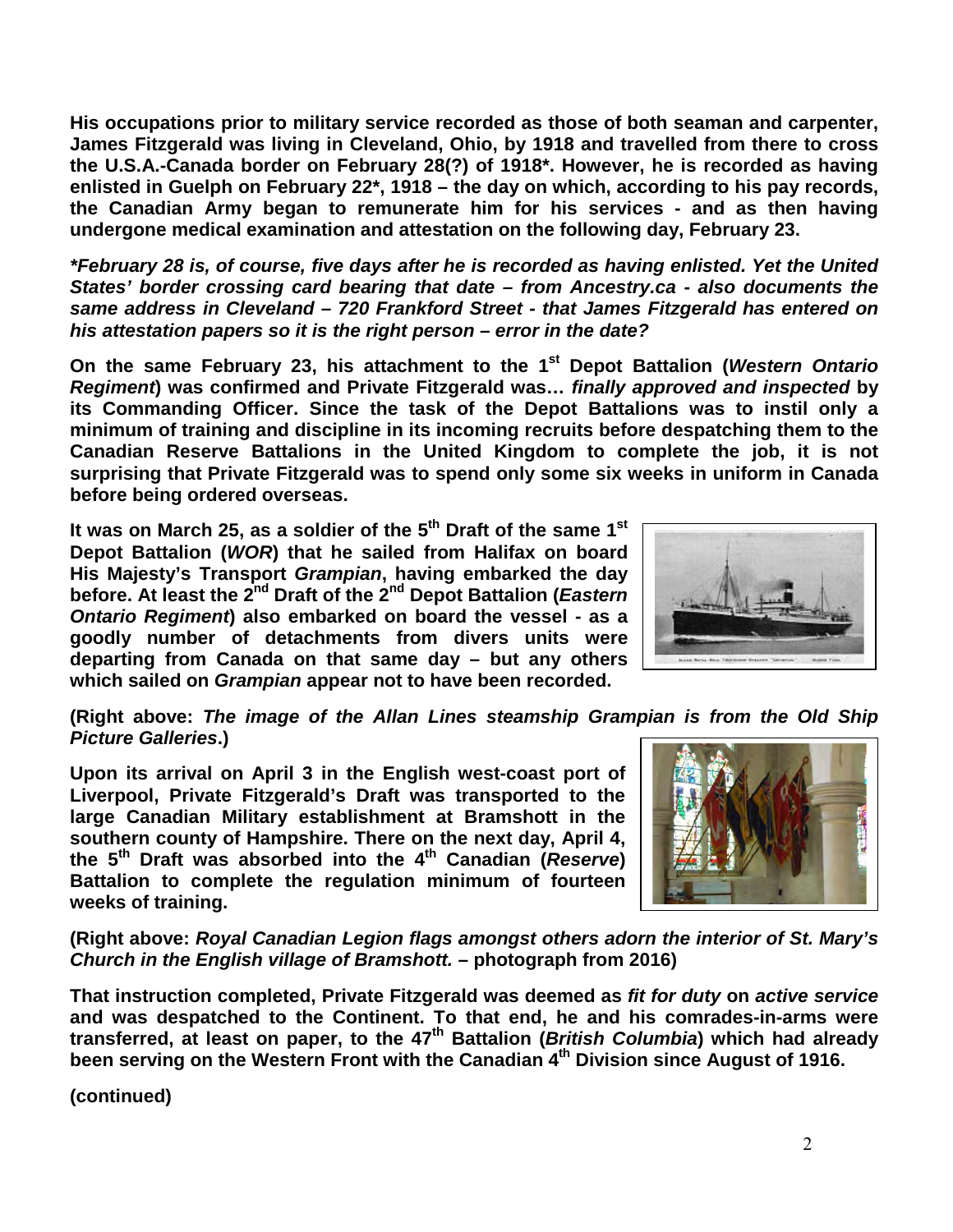**The detachment was then transferred by ship on August 18, likely through Southampton and the French port-city of Le Havre, and was ordered to proceed to the Canadian Infantry Base Depot recently established in the vicinity of the French coastal town of Étaples. This Private Fitzgerald did – altogether some eight-hundred eighteen reinforcements reported to the Depot on that same day – on August 20.**

**(Right:** *The French port-city of Le Havre at or about the time of the Great War* **– from a vintage post-card)**

**On August 23\* perhaps at least some of the new arrivals were forwarded to the nearby Canadian Corps Reinforcement Camp where orders were awaited to join their new unit.**



*\*Private Fitzgerald's papers record this date, August 23: the Base Depot War Diary says*  not. Perhaps it was on the 24<sup>th</sup> when reinforcement drafts totalling three-thousand fifteen *personnel were sent on their way to join various units.* 

**By the time that Private Fitzgerald's draft was despatched to join his new unit three – or four - days later, however, the** *new unit* **in question was no longer the 47th Battalion: the authorities had apparently by this time seen fit to attach him to the 52nd Battalion (***New Ontario***) which was at that time in the process of completing a tour in the line and which, on August 26, had then been billeted in huts behind the forward area, in the vicinity of the village of Étrun, some kilometres to the west of Arras.**

Private Fitzgerald's documents and the 52<sup>nd</sup> Battalion War Diary are in contradiction over **the date of his arrival** *to duty***: the former have him reporting to the unit on August 27. This is not impossible: the Battalion was fighting in the forward area on that day and it may well be that the reinforcement draft reported to the Battalion personnel remaining in the rear area; they would likely have ordered the new-comers to remain there, out of the way for the moment. On the other hand, on the 29th, two days later, the unit had by then been relieved, had withdrawn from the front, and the War Diarist had recorded the arrival of a draft of sixty-three** *other ranks* **from Base Depot.** 

**Maybe** *that* **was Private Fitzgerald's draft.**

**\* \* \* \* \***

The 52<sup>nd</sup> Battalion (*New Ontario*) was a component of the 9<sup>th</sup> Canadian Infantry Brigade, **itself an element of the Canadian 3rd Division. The Battalion had been one of the later units to join the Division, which had officially come into being on the Continent at mid-night of**  December 31, 1915, and January 1 of 1916. In the case of the 52<sup>nd</sup> Battalion, it had not **arrived at Le Havre from England until February 20, 1916, to disembark there on the 21st. The unit had then entrained at three-thirty in the afternoon on that same day, to arrive at the Belgian town of Poperinghe forty-eight hours later.**

**Since their arrival from the United Kingdom to the Continent and to the Western Front, a presence which had commenced in February of 1915, all of the Canadian forces had served for the most part in Belgium, either in the** *Ypres Salient* **or in the sector south of the city of Ypres which led towards and crossed the Franco-Belgian frontier.**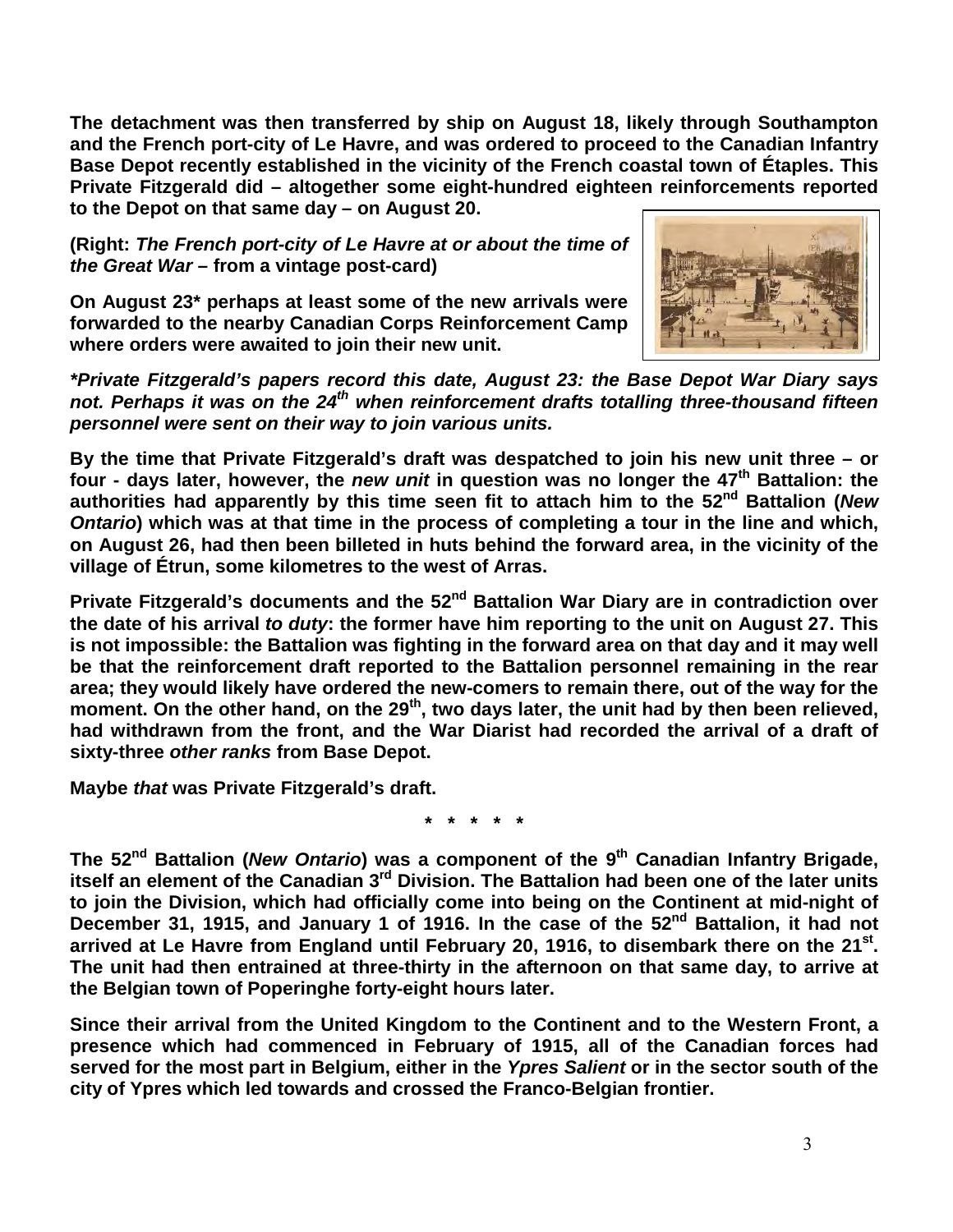**(Right below:** *An aerial photograph, taken in July of 1915, which shows the shell of the medieval city of Ypres, an image entitled Ypres-la-Morte* **(Ypres the Dead)** *– By the end of the conflict there was little left standing. –* **from** *Illustration***)** 

**The 52nd Battalion had four months to wait before its first major altercation with the German Army although it had incurred the usual steady toll of casualties, for the most part due to enemy artillery fire and sniping. At first posted to the sector south of Ypres, at the end of March it had been transferred with the Canadian 3rd Division to serve in the**  *Ypres Salient***, one of the most lethal theatres on the Western Front of the entire Great War.** 



**During the months March, April and May of 1916 the Battalion personnel had gradually become acclimatized to the myriad rigours and routines of life in the trenches\*.** 

*\*\*During the Great War, British and Empire (later Commonwealth) battalions had their time more or less equally divided into three postings: in theory a week was to be spent in the front lines, at times little more than a few metres separating them from the enemy forward positions; a second week was then served in support positions, perhaps a hundred metres or so behind the front; the unit was then withdrawn into reserve – either Brigade, Divisional or Corps Reserve, the former nearest to the forward area, the latter the furthest away.* 



*Of course, things were never as neat and tidy as set out in the preceding format and troops could find themselves in a certain position at times for weeks on end.*

**(Right above:** *A photograph of Canadian troops in support positions somewhere on the Somme in the autumn of 1916, only months earlier having been equipped with those steel helmets and, less visible, British Short Lee-Enfield Mark III Rifles* **– from** *Illustration***)** 

**The first significant infantry action to involve mainly the as-yet untested Canadian 3rd Division was to come about on June 2 of that year. Although other units had subsequently played a role, it was nevertheless to be the 3rd Division which was predominantly involved.** 

**On June 2 the Germans had attacked the only high ground in the** *Ypres Salient* **which remained under British (and in this case, Canadian) control. This was just to the south-east of the city of Ypres itself, the area including the village of** *Hooge***,**  *Sanctuary Wood***,** *Hill 60***,** *Railway Dugouts* **and** *Maple Copse* **and also the promontory which has lent its name – in English, at least - to the action,** *Mount Sorrel***.** 

**(Right:** *Remnants of Canadian trenches dating from 1915-1916 at Sanctuary Wood* **– photograph from 2010)**

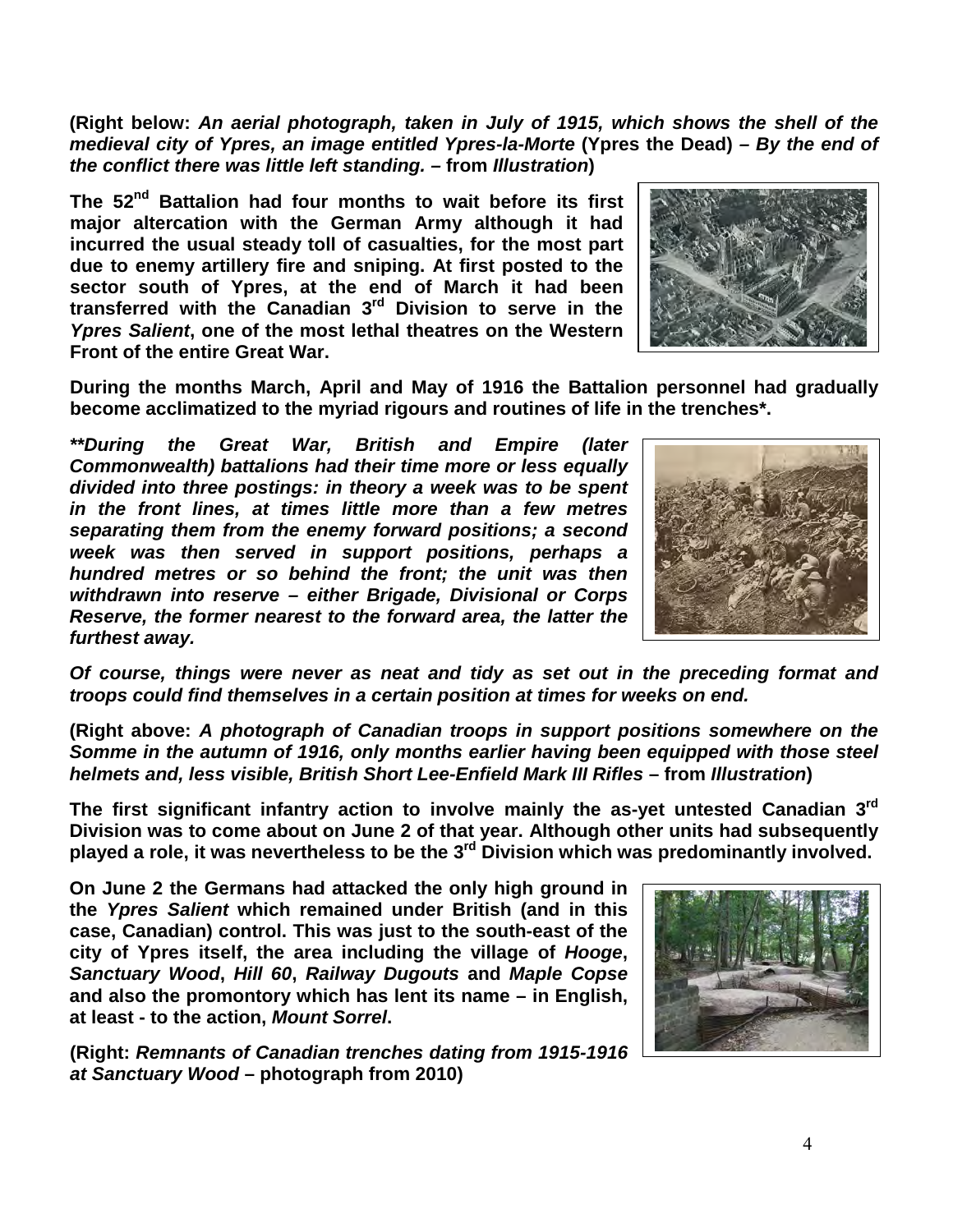**The enemy, preceded by an intense barrage, overran the forward Canadian positions and for a while had breached the Canadian lines. However, the Germans were unable to exploit their success and the Canadians were able to patch up their defences. The hurriedly-contrived counter-strike of the following day, delivered piece-meal and poorly co-ordinated, was a costly disaster for the Canadians.**



**(Right above:** *The Canadian memorial which stands atop Mount Sorrel just to the southwest of the city of Ypres* **(***today Ieper***)** *whose spires and towers may be perceived in the distance.* **– photograph from 1914)**

**The 52nd Battalion had moved forward from reserve on that June 2 to play a role in the counter-strike and had suffered for it. The subsequent heavy artillery bombardments – including**  *friendly* **Canadian fire – had also caused losses over the next three days. Even the retirement into support positions had been costly.**

**(Right:** *Maple Copse, the scene of heavy fighting in June of 1916, and its cemetery wherein lie numerous Canadians* **– photograph from 2014)**

**On the night of June 12-13 the Canadian infantry again counter-attacked, on this occasion better prepared and also better served by its artillery. The Battalion played not only its role in this action but then was ordered to remain** *in situ* **for the following twelve hours – many of the men having already been on their feet for the preceding two days. It retired in the late afternoon on that same June 13.** 



**(Right above:** *A century later, reminders of a violent past close to the site of Hill 60 to the south-east of Ypres, an area today protected by the Belgian Government against everything except the whims of nature***. – photograph from 2014)**

**After eleven days of fighting the two sides – apart from a small German gain at** *Hooge* **– found themselves in almost the very same positions from which they had started. The War Diarist recorded that, for the two-week period of July 1 to 15, the 52nd Battalion had incurred a total of two-hundred eighty-four casualties.**

After the confrontation at *Mount Sorrel*, the 52<sup>nd</sup> Battalion again resumed the daily duties **of trench warfare, the situation remaining thus until the final week of August. After the exertions of those eleven days in June, infantry activity was on a local level and limited to patrols and raids, and casualties were once again mostly due to the enemy's artillery and to his snipers. At times the War Diarist was even tempted to employ vocabulary such as**  *quiet* **and** *slight* **in his entry of the day although this was, of course, not** *always* **true and, as usual, everything was relative.**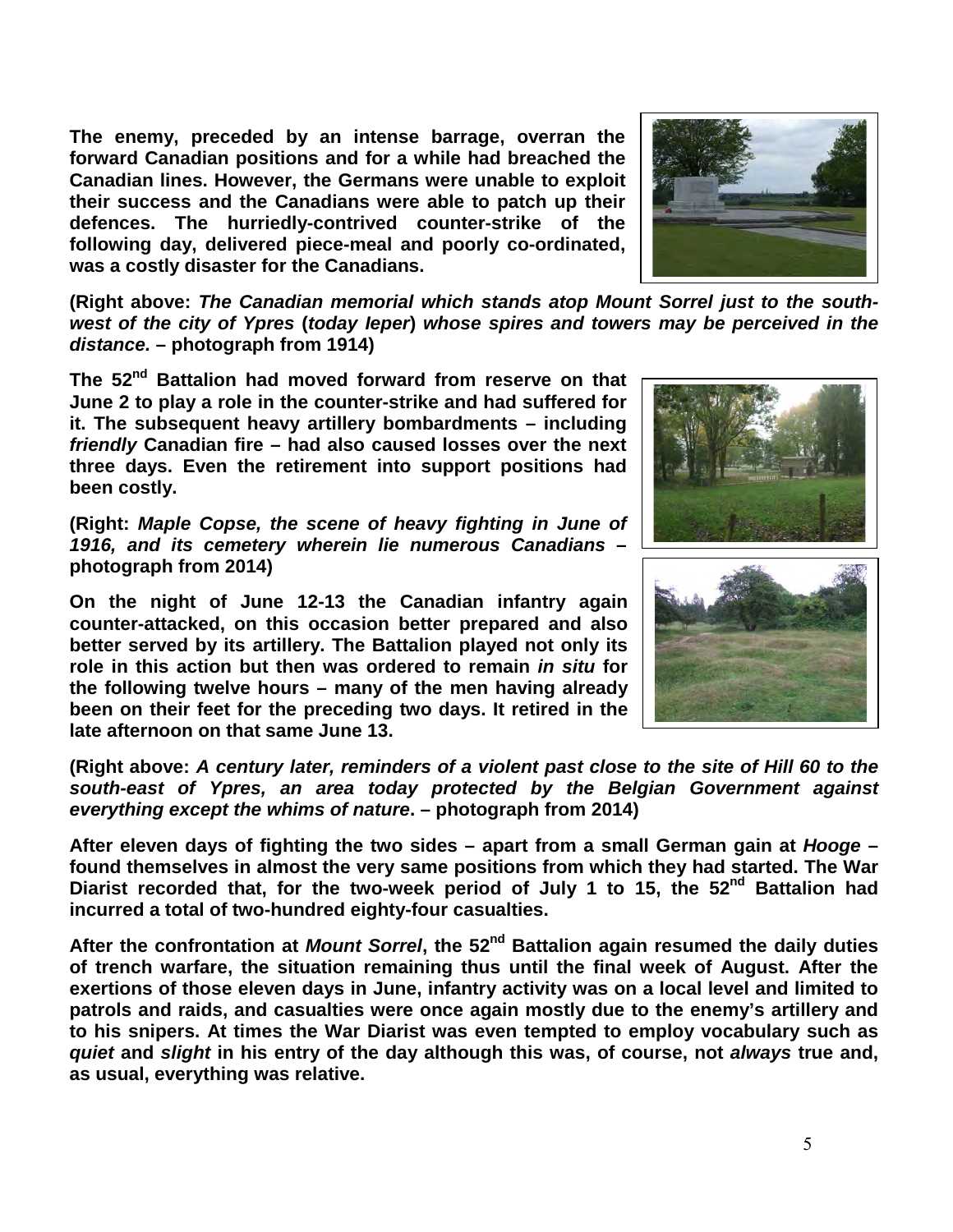**By August 27 the unit had moved west to Steenvoorde, just on the French side of the border with Belgium, for ten days of intense training. It was not to return to the** *Ypres Salient* **again for some fifteen months. On September 7 it began to relocate to the south – by bus, by train and on foot – to the area of the ongoing British offensive of that summer of 1916,** *the Somme***.** 

**By that September of 1916, the** *First Battle of the Somme* **had been ongoing for two months. It had begun with the disastrous attack of July 1, an assault costing the British Army fifty-seven thousand casualties – in the short span of only four hours - of which some nineteen-thousand dead.** 

**On that first day of** *1st Somme***, all but two small units of the attacking divisions had been troops from the British Isles, those exceptions being the two-hundred men of the Bermuda Rifles serving in the Lincolnshire Regiment, and the eighthundred personnel of the 1st Battalion of the Newfoundland Regiment which was to lose so heavily on that July 1 at Beaumont-Hamel.**

**(Right above:** *The Canadian Memorial which stands to the side of the Albert-Bapaume Road near the village of Courcelette* **– photograph from 2015)**

**As the battle had progressed, other troops, from the Empire (***Commonwealth***), were brought in; at first it had been the South African Brigade (July 15), then the Australians and New Zealanders (July 23) before the Canadians entered the fray on August 30 to become part of a third general offensive. Their first major collective contribution was to be in the area of the two villages of Flers and Courcelette.**

**(Right:** *An image purporting to be that of a Canadian officer giving instructions to those under his command prior to the attack at Flers-Courcelette (see below), September 1916***. – from**  *The War Illustrated***)** 

**One week after having left the northern-France training area, the 52nd Battalion marched into** *Brickfields Camp* **(***la Briqueterie***) in close proximity to the provincial town of Albert.** 

**Later that day, September 14, the Commanding Officer received an Operational Order…** *in which tomorrow the Canadian Corps will attack. The 3rd. Can. Div. has two objectives (1) to protect the left flank of the 2nd Division by occupying the German front line… (2) To raid the German trenches in the neighbourhood of MOQUET FARM. 8th Brigade to carry out the above operation. 7th and 9th Can. Inf. Bdes. in Corps Reserve ready to move off at short notice.* **(Excerpt from 52nd Battalion War Diary).**





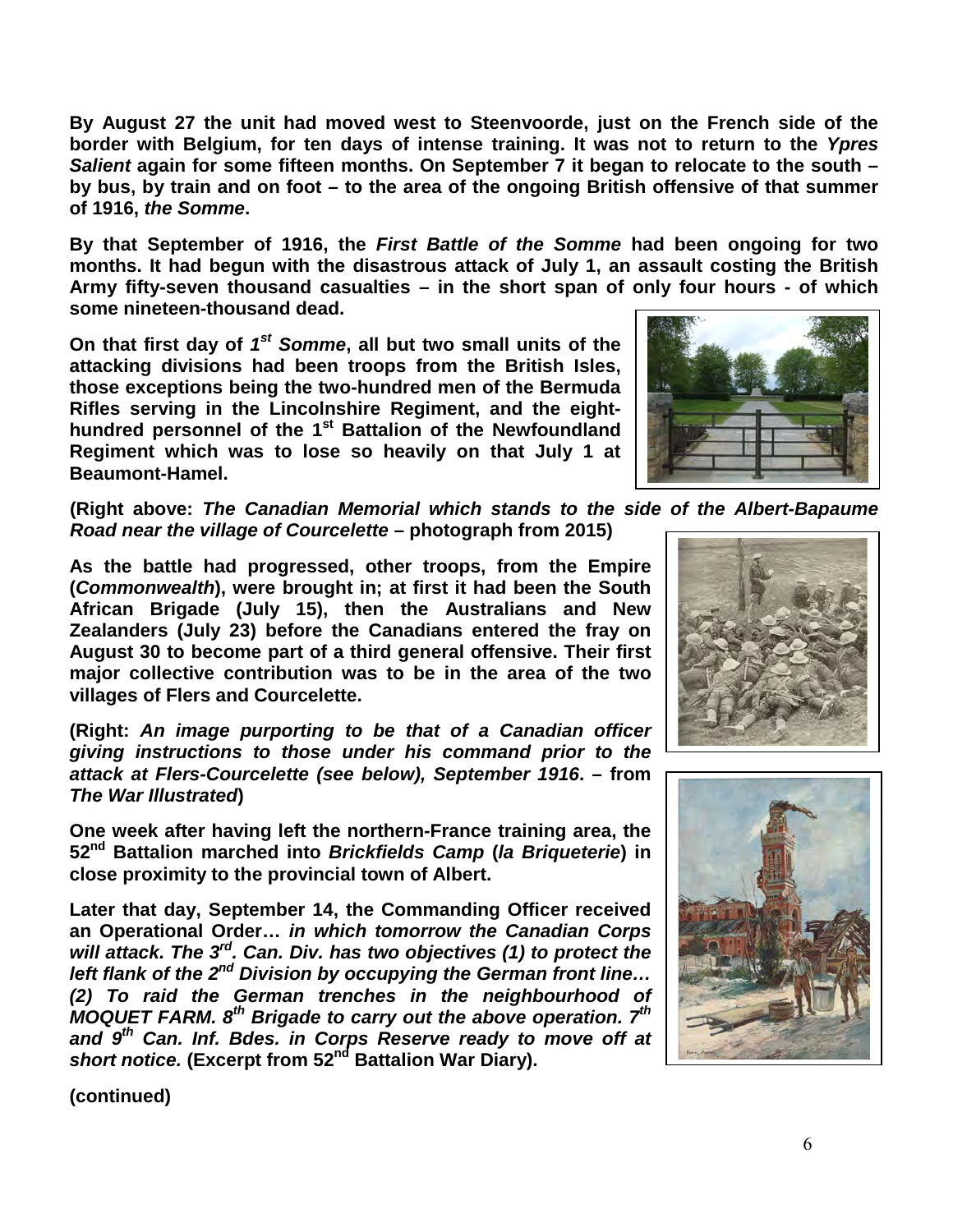**(Preceding page:** *Canadian soldiers at work in Albert, the already-damaged basilica in the background* **– from** *Illustration***)** 

In fact, the 52<sup>nd</sup> Battalion did not become involved in the fighting until two days later, on **September 16. After two further days in the front area it was relieved and withdrawn - but remained well within range of the enemy guns.** 

**Casualty numbers for the entire period appear to be sketchy but on the 16th alone, and not having reached its objective – which it was** *never* **to do – the unit had incurred some twohundred fifty-five casualties just while…***crossing the open country to our present position* **(War Diary).**

**(Right:** *Burying Canadian dead on the Somme, likely at a casualty clearing station or a field ambulance – from Illustration or Le Miroir)*

**Almost every succeeding day in the front and support positions saw further losses, although not on the same scale. When in reserve the unit inevitably was ordered to provide carrying-parties and working-parties. But that first large-scale attack was also to be the last that the 52nd Battalion was called upon to make and on October 12 it began to withdraw from the area entirely.**

**(Right:** *Wounded at the Somme being transported in handcarts from the forward area for further medical attention* **– from** *Le Miroir***)** 

**The unit was to transfer on foot in a semi-circular fashion from** *the Somme***, in a westerly direction, then northwards past Arras and beyond, to finish thirteen days later in the vicinity of the community of Maroeuil, to the north-west of the forementioned city of Arras.** 

*\*Some of this time the Battalion spent in the Thelus Sector, on the southern downhill slope of a certain Vimy Ridge.*

**(Right above:** *The City Hall of Arras and its venerable belltower were to look like this by the spring of 1918 after nearly four years of bombardment by German artillery***. – from a vintage post-card)** 

**The late autumn of that 1916 and the winter that followed was, for the Canadian infantry, one of the everyday grind of life in and out of the trenches. There was to be little if any concerted infantry activity apart from the constant patrolling and the occasional raids by both sides.** 





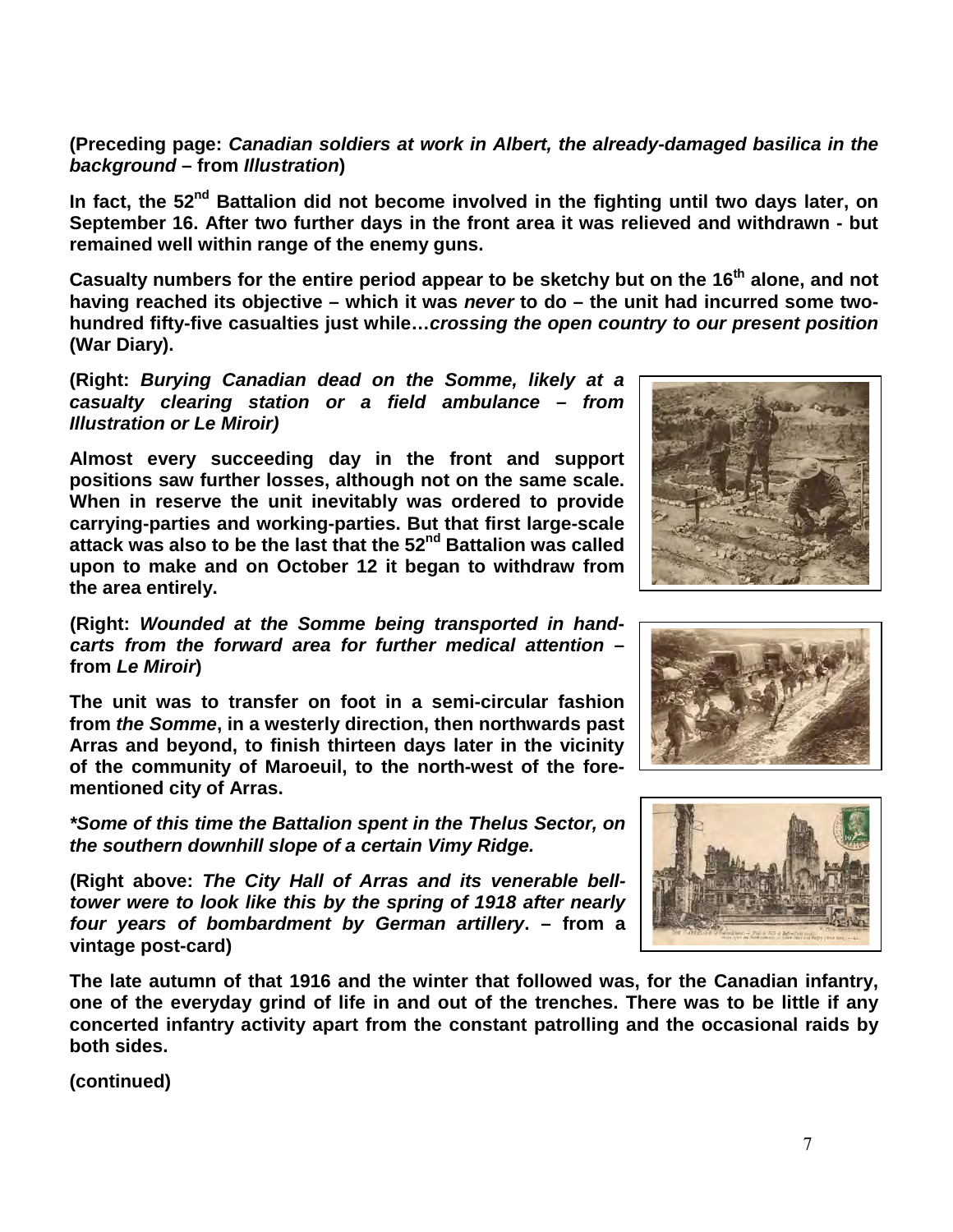**Many of the units were withdrawn in rotation to rest – but also to train – in the rear areas of the sectors which stretched from Béthune in the north to Arras in the south, this being the part of the front for which the Canadians since** *1st Somme* **had become responsible.**

## **(Right:** *A detachment of Canadian troops going forward during the winter of 1916-1917* **– from** *Illustration***)**

**In the middle of the month of March the Battalion was withdrawn to the rear to undergo two weeks of intensive training for an impending British offensive. On April 1 it began a six-day tour in the front line – and raided the German positions opposite on the nights of April 3 and 4 - before retiring two days later again. On this occasion it was now to take its place in readiness in Divisional Reserve –** *prepared to move at one hour's notice* **- to deliver an assault on the German lines.** 

**On April 9 of 1917 the British Army launched an offensive in the area to the north of** *the Somme* **battlefields; this was the so-called** *Battle of Arras***, intended to support a French effort elsewhere. In terms of the daily count of casualties, some four thousand per day, it was to be the most expensive operation of the War for the British, one of the few positive episodes being the Canadian assault of Vimy Ridge on the opening day of the battle, Easter Monday.**

**While the British campaign proved to be an overall disappointment, the French offensive was to be a disaster.** 

## **(Right above:** *the Canadian National Memorial which, since 1936, stands on Vimy Ridge* **– photograph from 2010)**

**On that April 9, in driving snow, the four Canadian Divisions, for the first time acting as a single, autonomous entity – there was even a British brigade under Canadian command stormed the slope of Vimy Ridge, by the next day having cleared it almost entirely of its German occupants.**

**(Right:** *Canadian troops of the 4th or 3rd Division, burdened with all the paraphernalia of war, on the advance across No-Man's-Land during the attack at Vimy Ridge on either April 9 or 10 of 1917* **- from**  *Illustration***)** 

The 52<sup>nd</sup> Battalion, however, was not to play an active role on either the first or on the **second day of the campaign. The unit was ordered forward from its assembly area of Woodman Camp on April 11 to relieve - on April 13, two days later again - other units which were already in position, and then to push out patrols.**





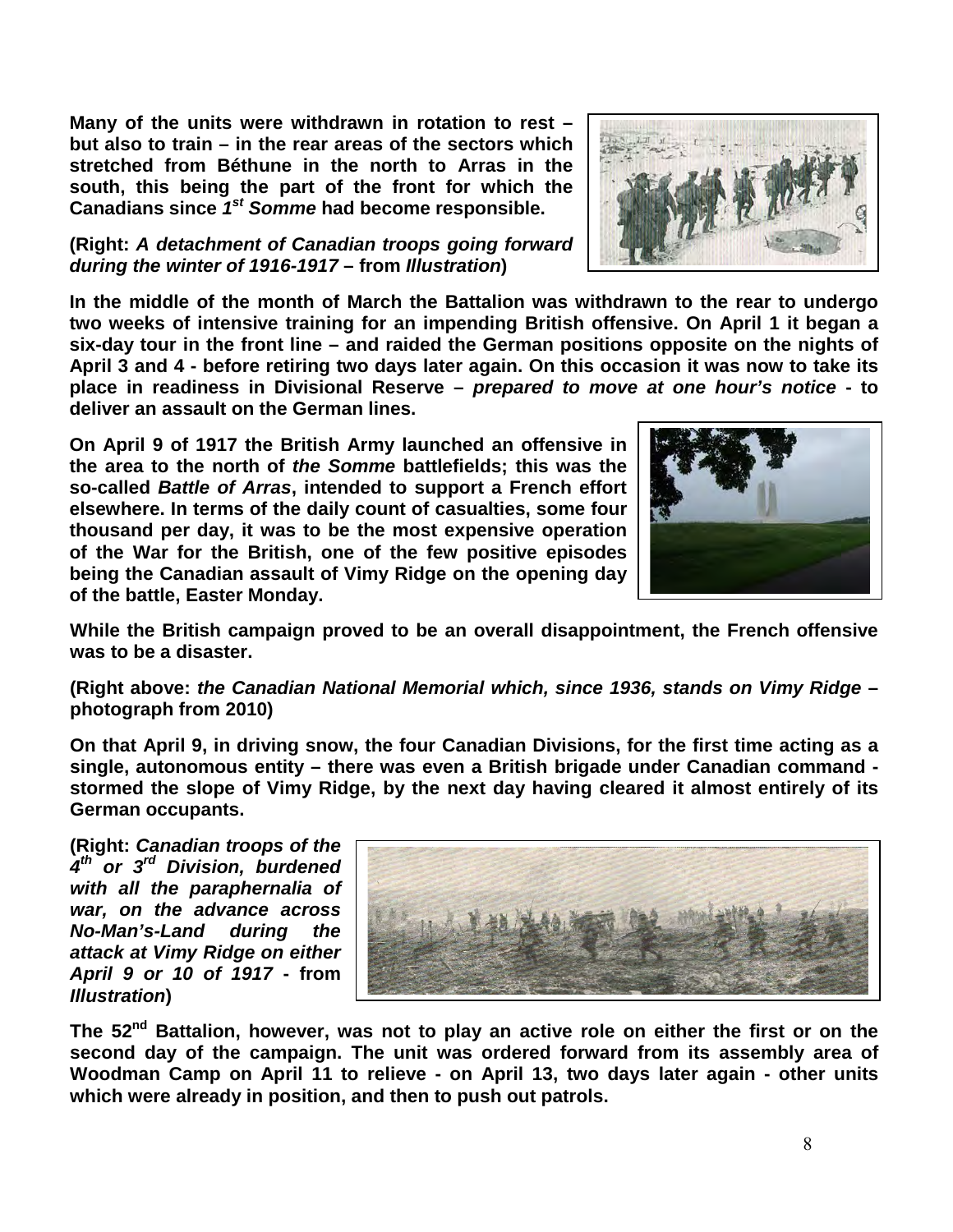**(Right below:** *Grange Tunnel - One of the few remaining galleries which is still open to the public at Vimy one hundred years after the event* **– photograph from 2008(?))**

**There had been, on those first two days, April 9 and 10, the opportunity to advance through the shattered enemy defences – the highly-touted breakthrough – but such a follow-up on the previous days' successes had proved logistically impossible. By April 11, the Germans had succeeded in damming the breech and the conflict once more was reverting to one of inertia.**

**(Right below:** *Canadians operating under shell-fire occupy the third line of trenches on Vimy Ridge: the fighting of the next number of days was to be fought under the same conditions***. – from** *Illustration***)** 

**The remainder of the relatively short, five-week long,**  *Battle of Arras* **was not to be fought in the manner of the first two days – in fact, the fighting at Vimy Ridge was the exception to the rule - and by the end of that period little else had changed and the Germans had recovered from the initial Canadian success. A few kilometres of cratered ground had changed hands.**

**By the beginning of June, much of the Canadian Corps** 

**had been transferred to sectors just to the north of the recent fighting, from the area of Neuville St-Vaast as far north as Béthune. The 52nd Battalion itself had remained for much of the month of June in the area of Vimy. After the efforts of that campaign, units were being reinforced, re-organized and were undergoing further training in areas to the rear.** 

**This relative calm was to last until the middle of August.**

**The British High Command had long before this time decided to undertake a summer offensive in the** *Ypres Salient***, Belgium. Thus, in order to divert German attention – and also his reserves - from this area, it had also ordered that operations take place in the sector of the front running north-south from Béthune to Lens.** 

**The Canadians were to be major contributors to this effort.**

**(Right above:** *An example of the conditions under which the troops were to fight in the area of Lens during the summer of 1917* **– from** *Le Miroir***)** 









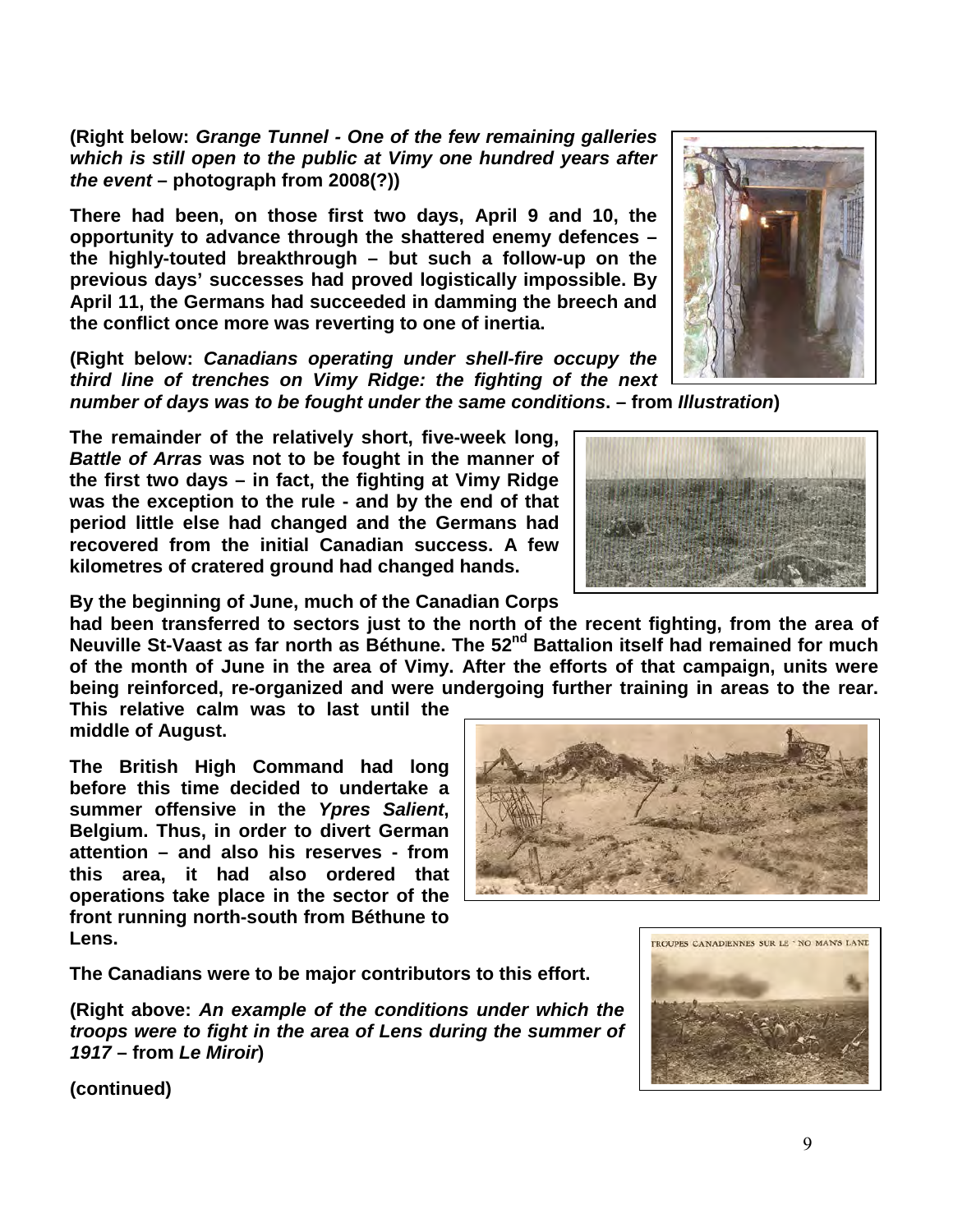**(Preceding page:** *Canadian troops in the Lens Sector advancing under shell-fire across No-Man's Land in the summer of 1917* **– from** *Le Miroir***)** 

**Once more, however, the services of the 52nd Battalion were not called upon for a major engagement, on this occasion because it was the Canadian 1st and 2nd Divisions which had been handed responsibility for the taking of** *Hill 70***.** 

**(Right:** *A Canadian carrying-party – some of the work done by troops when in support and reserve – on the Lens front during the summer of 1917* **– from Le Miroir)**

*\*Those expecting Hill 70 to be a precipitous and ominous elevation are to be surprised. It is hardly prominent in a countryside that is already flat, the highest points being the summits of slag heaps which date from the mining era of yesteryear. Yet it was high enough to be considered - by the Commanding Officer of the Canadian Corps, Lieutenant-General Arthur Currie – to be the key feature in the area, its capture more important than the city of Lens itself.*

**(Right above:** *This gentle slope rising to the left is, in fact, Hill 70. A monument to the 15th Battalion of the Canadian Infantry stands nearby in tribute***. – photograph from 1914)**

**The Canadian-led operations in the Lens-Béthune Sector had still been incomplete towards the end of August when the British High Command decided to cancel any further actions there other than defensive ones\*. Things were not going altogether as planned in that summer campaign further north and the British were becoming short of men. The Australians, the New Zealanders and the Canadians were about to be called upon to remedy that shortage.**

*\*This did not, however, preclude raids – still encouraged - on enemy positions such as the one undertaken by the 52nd Battalion in the suburbs of the mining centre and city of Lens on the night of September 3-4. While an enemy trench had been taken, it had cost the unit some one-hundred casualties all told to do so.* 

**The Lens-Béthune campaign thus having been drawn to a close, it was to be only some six weeks hence that the Canadians were ordered to join the ongoing battle in Belgium, to the north-east of Ypres. Officially designated the** *Third Battle of Ypres***, the campaign came to be known to history as**  *Passchendaele***, taking that name from a small village on a ridge that ostensibly was one of the British Army's objectives.**

**(Right above:** *Troops file through the rubble of the medieval city of Ypres on their way to the front in the late summer of 1917***. – from** *Illustration***)** 



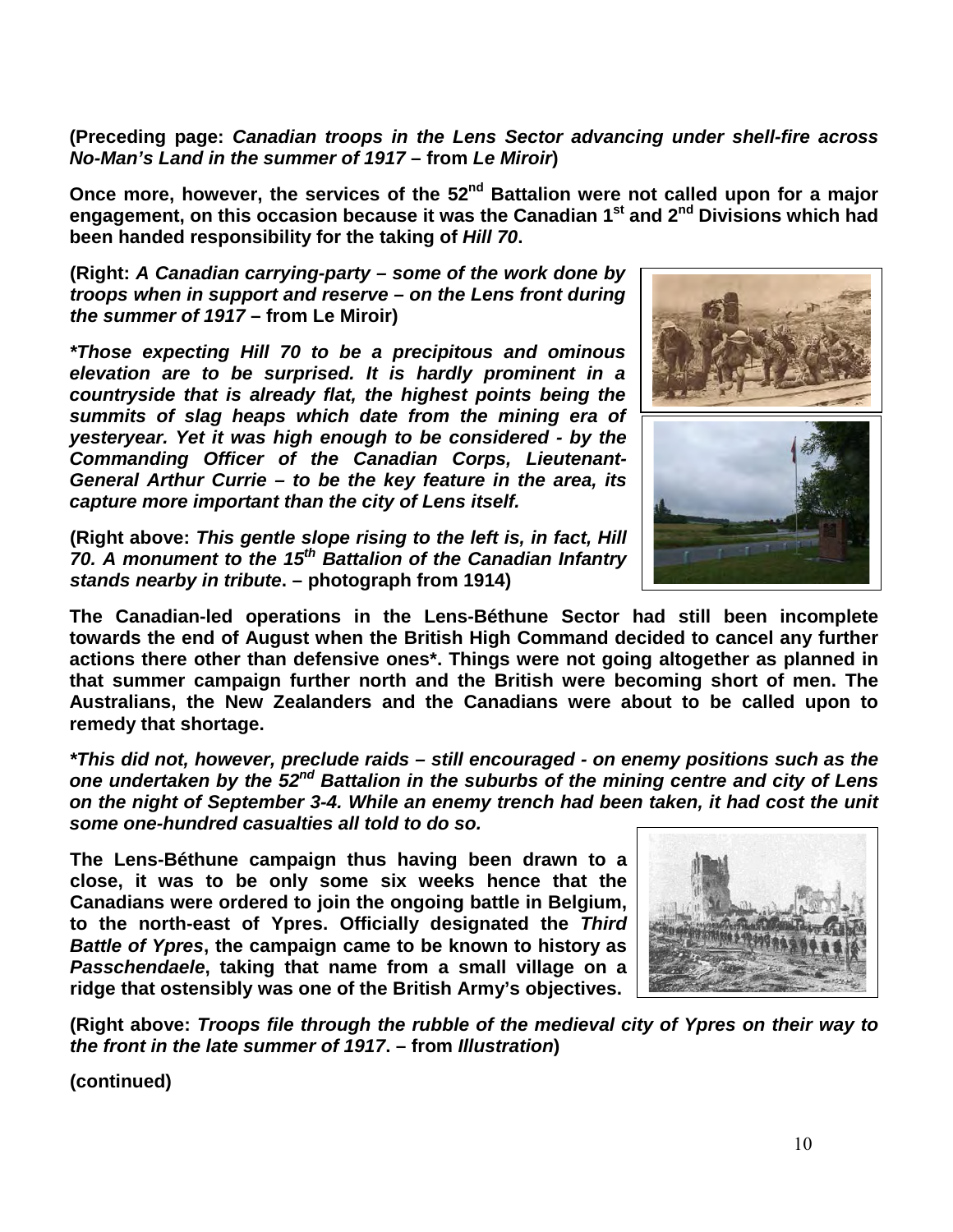**From the time that the Canadians had entered the fray - after the** *Anzacs\** **- it was they who were to shoulder a great deal of the burden. For the week of October 26 until November 3 it**  was to be the 3<sup>rd</sup> and 4<sup>th</sup> Canadian Divisions which had spear**headed the assault, with the 1st and 2nd Divisions in reserve.** 

**From November 5 until the official end of the affair – November 10 - the reverse was true with the 2nd Division finally entering the remnants of the village of Passchendaele itself.**

**(Right above:** *Somewhere, perhaps anywhere, on the battlefield of Passchendaele during the dreadful autumn of 1917* **– from** *Illustration***)** 

# *\*The Australian and New Zealand Army Corps*

**The 52nd Battalion had begun its move into Belgium on October 11, halting at Cæstre,**  several kilometres south of the Franco-Belgian frontier, on the 15<sup>th</sup>. On October 21 and 22 **the transfer had continued, the unit – in fact the entire 9th Brigade – being taken by train to the outskirts of the embattled medieval city of Ypres. From there the Battalion had moved in reserve to "X" Camp, in the vicinity of St-Jean.**

**(Right above:** *The remnants of the railway station just outside the southern ramparts of Ypres where the Battalion detrained – the image is from 1919* **– from a vintage post-card)**

**On October 26 the 9th Canadian Infantry Brigade – the 52nd Battalion playing its role attacked German positions where, for a while, it was believed to have succeeded with ease in taking its objectives. These enemy positions eventually** *were* **taken and a large number of prisoners and their weapons – particularly machine-guns – captured. Casualties, however, proved to be greater than at first thought, some six hundred by the 9th Infantry Brigade, and it had not been easy at all.**

## **(Right:** *Canadian soldiers on the Passchendaele Front using a shell-hole to perform their ablutions* **– from Le Miroir)**

**After having retired back to Camp "X" the Battalion was ordered forward on one final occasion. But by then it was units of the Canadian 1st and 2nd Divisions which were spearheading the operations and while the 52nd was for some days in the front lines and had to repulse a German counter-attack, it was not to be called upon to again take the offensive.**

**On November 13 it withdrew from the front; on the 15th the unit began to retire entirely from** *Passchendaele* **and from Belgium itself. By the end of the month it was resting in or near the French community of Febvin-Palfart, to the south of the larger centre of St-Omer.** 

**And it was there, towards the end of the first week of December, 1917, that the troops began to prepare themselves for voting. It was time for the Canadian federal election.**

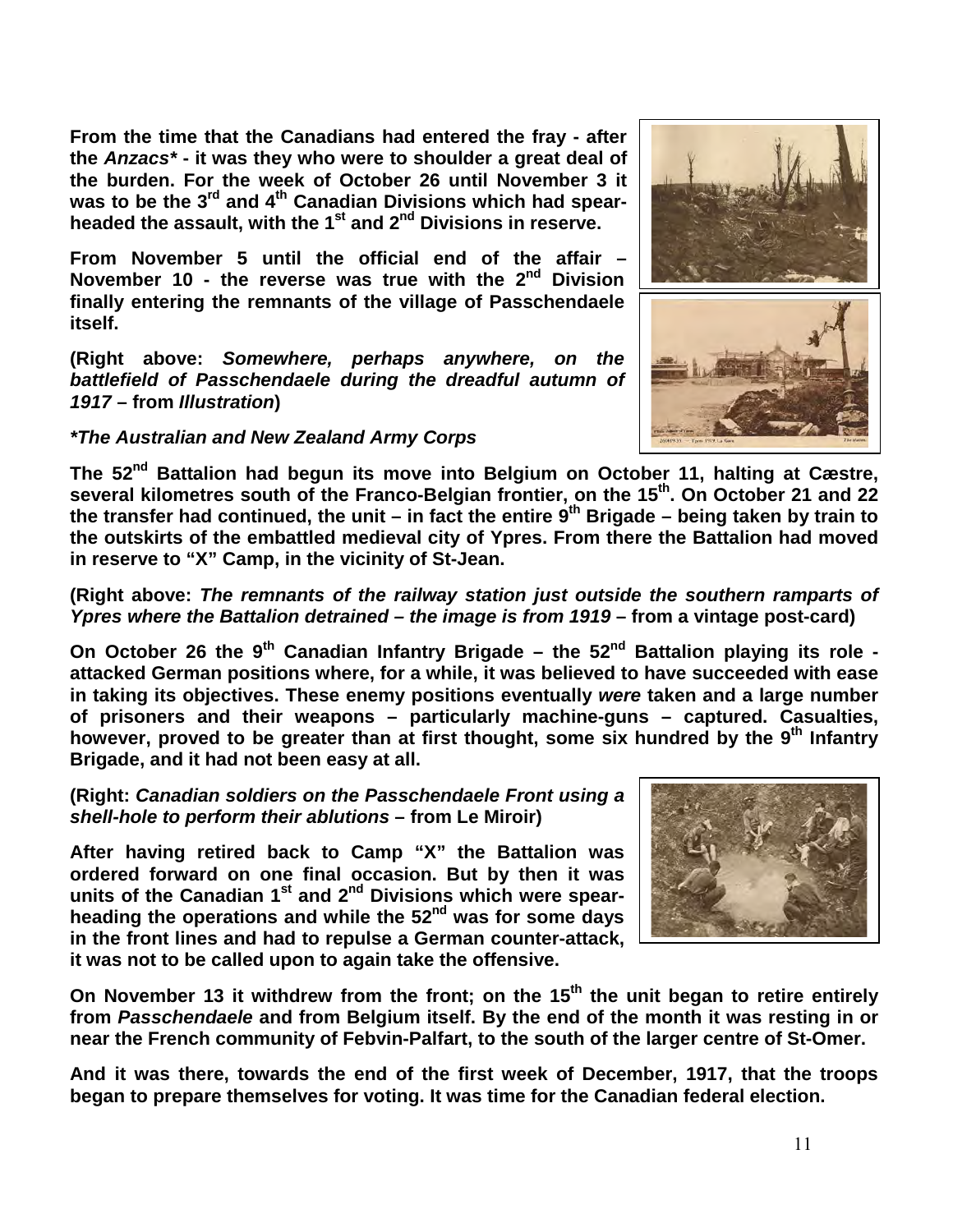12

**The first three weeks of the month of December had been spent in much the same area, the unit then having been ordered further forward, to positions at Noeux-les-Mines and at Les Brébis, both in the area of Canadian responsibility; January and February had then seen the Battalion move further south to the areas of Avion and Liévin before being withdrawn for almost a month to Lozinghem.**

**In March the unit had moved closer to the city of Arras, to the Méricourt Sector. Surprisingly, there appears to be little sense of urgency in the War Diary entries of the day, not even towards the end of that month. The term** *surprisingly* **is apt because perhaps not many people – apparently including the Battalion War Diarist - realize how close the Germans came to victory in that March and April of 1918.** 

**Having transferred the divisions no longer necessary on the Eastern Front because of the Russian withdrawal from the War, the Germans were to launch a massive attack, designated as Operation '***Michael***', on March 21. The main blow fell at** *the Somme* **in the area of, and also just to the south of, the battlefields of 1916, and it fell for the most part on the British and Commonwealth troops there.**

**(Right above:** *While the Germans did not attack Lens in the spring of 1918, they did bombard it heavily during the time of their offensive in order to keep the British uncertain about their intentions and to oblige them to retain troops in the area***. – from** *Le Miroir***)** 

**The German advance continued for a month, petering out just in front of the city of Amiens. The ultimate failure of the offensive was a result of a combination of factors: British and Commonwealth resistance, fatigue, logistical problems and French cooperation with the British were the most significant.**

*\*A second but lesser such offensive, 'Georgette', fell in northern France and in Belgium on April 9, in Flanders, the area where the Royal Newfoundland Regiment was serving with the British 29th Division. It also was successful for a while, but petered out at the end of the month.*

**(Right:** *British troops on the retreat in Flanders in April of 1918*  **– from** *Illustration***)** 

The War Diary suggests, however, that the 52<sup>nd</sup> Battalion was in no way affected by either **of these German incursions. The unit remained in the area of Lens – undertaking a large raid on the 28th of March – until the first week of May when it withdrew, once again to the vicinity of Lozinghem.**

**Thus a relative calm descended on the front as the German threat faded – the enemy had won a great deal of ground, but there was nothing of any military significance on either of the two fronts. Nor was the calm particularly surprising: both sides were exhausted and needed time to once more re-organize and – less and less feasible in these later years of the war – to reinforce.**



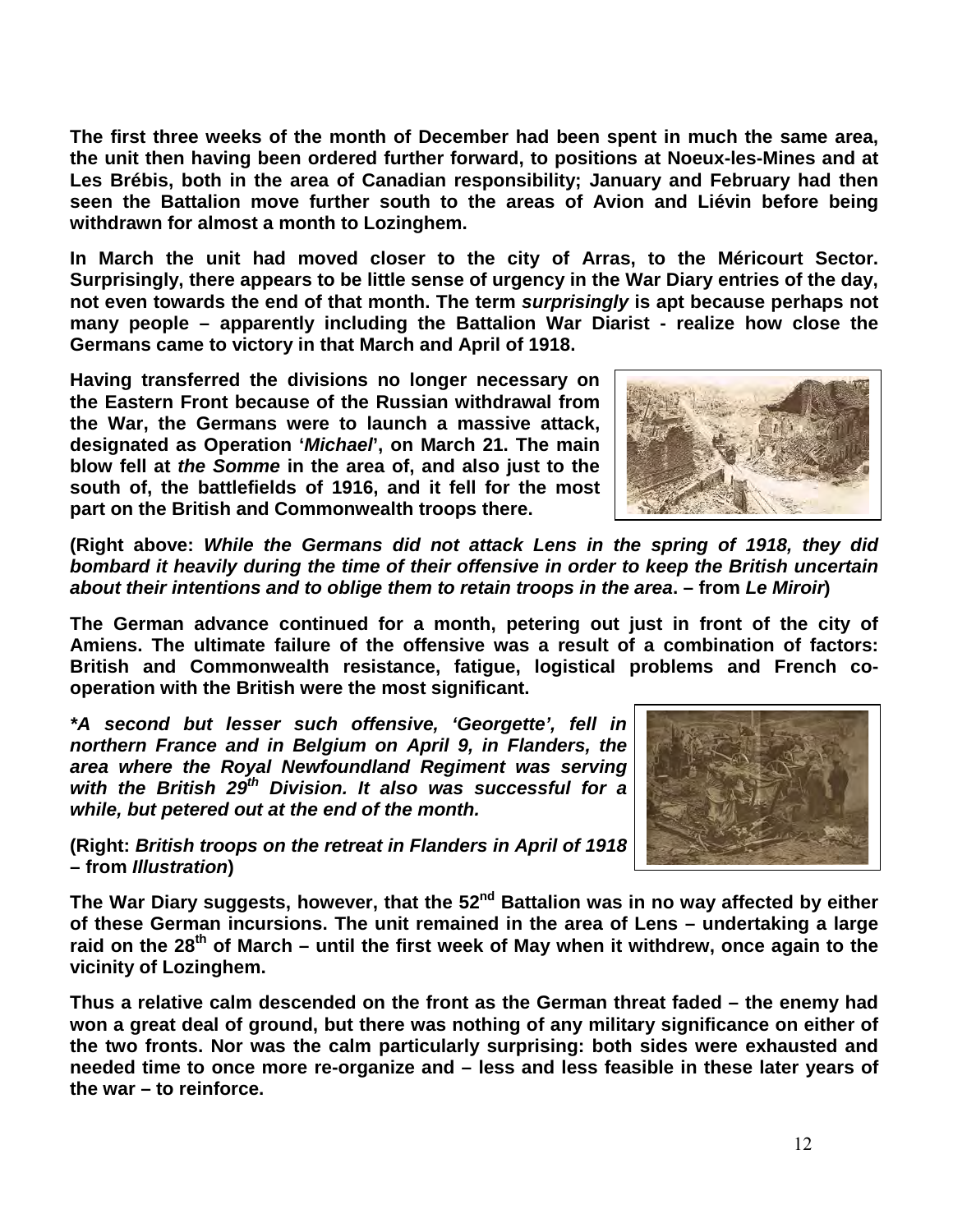13

**(Right below:** *The venerable gothic cathedral in the city of Amiens which the leading*  German troops had been able see on the western skyline in the spring of 1918 **photograph from 2007(?))**

**The Allies from this point of view were a lot better off than their German adversaries – they had two empires to draw from and the Americans were belatedly arriving on the scene. An overall Commander-in-Chief had been appointed, Foch, and he was setting about organizing a counter-offensive. Thus the front was to remain quiet – until the second week in August.**

**But before this time, towards the end of June, the 52nd Battalion had begun to move to the area of Neuville-Vitasse, just south-west of the city of Arras. Towards the end of the next month, July, it had then retired for training in the proximity of Berneville. On the final day of** *that* **month it was on its way to that part of the lines in front of Amiens, to where the German offensive had been halted in April, almost four months earlier.**

**The 52nd Battalion was not alone: a large number of other Canadian units at that time had begun to move in a semi-circular itinerary to the west, then south, then east again to finish in front of the city of Amiens.** 

**On August 4 it had encamped in the Bois de Boves and on August 6 in the Bois de Gentelles where it remained until the evening of August 7 when it moved into its jumping-off positions: the Allied attack - well supported by tanks - was to commence on the morrow morn.**

**(Right:** *In 1917 the British formed the Tank Corps, a force which became ever stronger in 1918 as evidenced by this photograph of a tank park, once again 'somewhere in France'*  **– from** *Illustration***)** 

**The next morning was foggy when the barrage descended upon the German defenders and it was left to the 52nd Battalion, following in immediate support of the first wave of attackers, to mop up those of the enemy who had been bypassed and had become isolated. That enemy – particularly the machine-gunners – fought hard at times but the pursuit, albeit sometimes slowed, never stopped. The Battalion continued to follow up the German retreat for six days until, on August 15-16, it was relieved.** 

**(Right above:** *A group of German prisoners, some serving here as stretcher-bearers, being taken to the rear after their capture by Canadian troops: a tank may be seen in the background* **– from** *Le Miroir***)** 





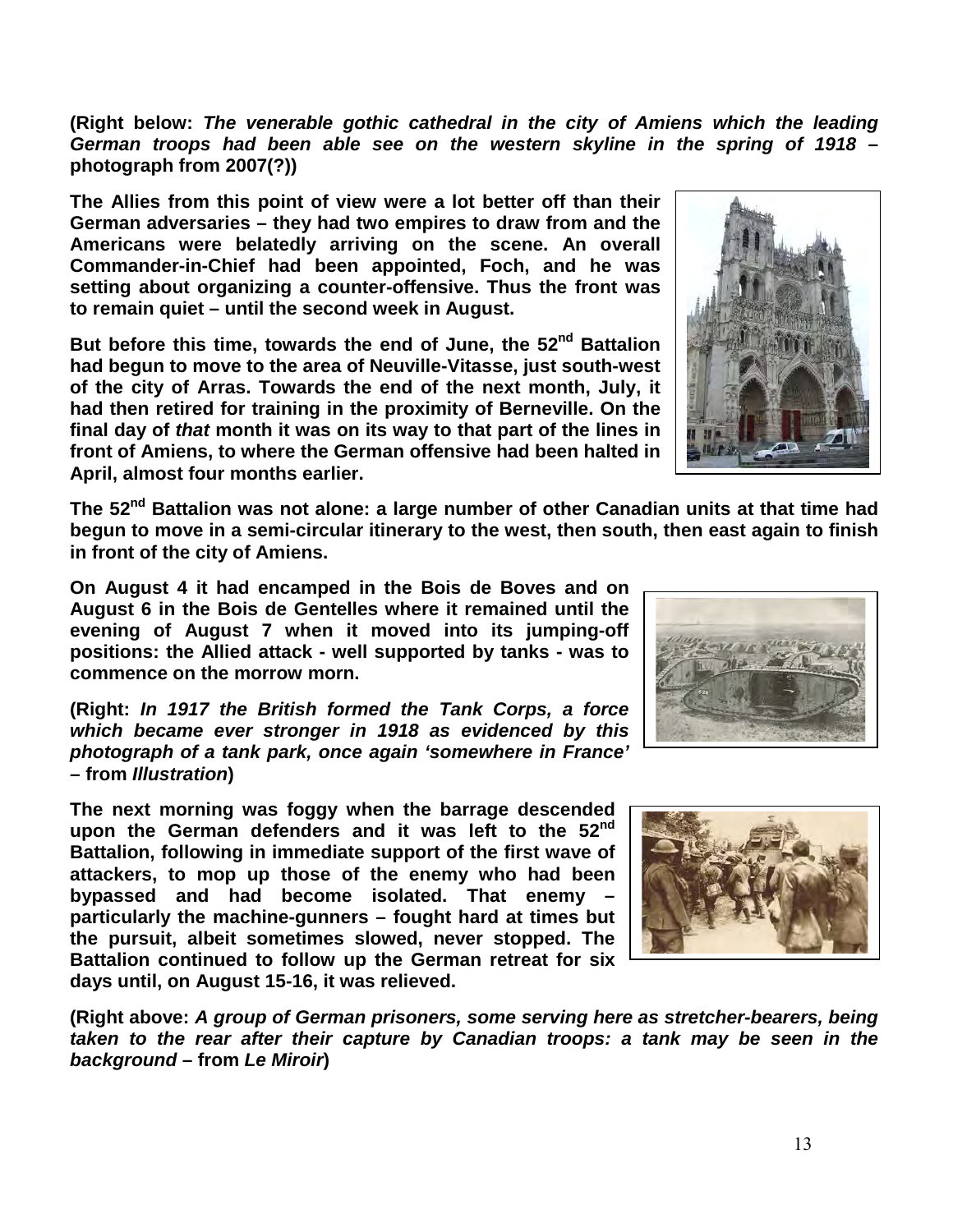**The unit had reached its assigned resting-place in Beaucourt Wood, to the west of the stilloccupied commune of St-Qentin by nine o'clock on the morning of that August 16. On the 18th the Battalion personnel boarded busses and, once again by a semi-circular route, began the return journey to the area of Arras.** 

**At Bouquemaison, forty kilometres to the north of Amiens, it began to march, a trek which was to continue until August 25 when the unit reached a military encampment, "Y" Huts, near to the village of Étrun.**

**It was there and then that Private Fitzgerald reported** *to duty* **on either August 27 or 29.**

**\* \* \* \* \***

*The Hundred Days* **offensive still had much of its course to run; it was to be more than another two months before the Armistice of November 11 was to come into effect. The Germans, while not now the force that they had been even six months previously, were**  still to fight hard - as the 52<sup>nd</sup> Battalion had just found out.

**Having returned to the Arras Front, the unit had been in action once more for a further two days, August 27 and 28, as part of Foch's strategy to strike often and wherever possible. Nevertheless, it had incurred a total of one-hundred eighty-five**  *killed***,** *wounded* **and** *missing***.** 

**(Right:** *Douglas Haig, C.-in-C. of British and Commonwealth forces on the Western Front inspects Canadian troops after their successful operation of September 2 against the German Drocourt-Quéant Line* **– from** *Le Miroir***)** 

**On September 2, 1918, the unit moved into** *advanced positions* **to the north of the Arras-Cambrai road, in reserve for the next offensive. However,** *this* **advance, at first almost totally successful, was then to come about at a slower cadence than had been planned and life reverted to the well-known routines of trench warfare for the following nine days before the 52nd Battalion was withdrawn to the rear area. On September 24 it began its return to the forward area.**

**On September 27 the Battalion arrived by train from reserve positions and marched to the vicinity of Cagnicourt. There…**  *about 11.00 A.M. the Battalion received orders to move forward. The Canadian Corps had launched its attack at 5.00 o'clock in the morning with the object of crossing the CANAL DU NORD and pressing on to CAMBRAI…* **(War Diary)***.* 

**(Right above:** *German prisoners evacuating wounded out of the area of the unfinished part of the Canal du Nord which the Canadians crossed on September 27, thus opening the road to Cambrai* **– from** *Le Miroir***)** 



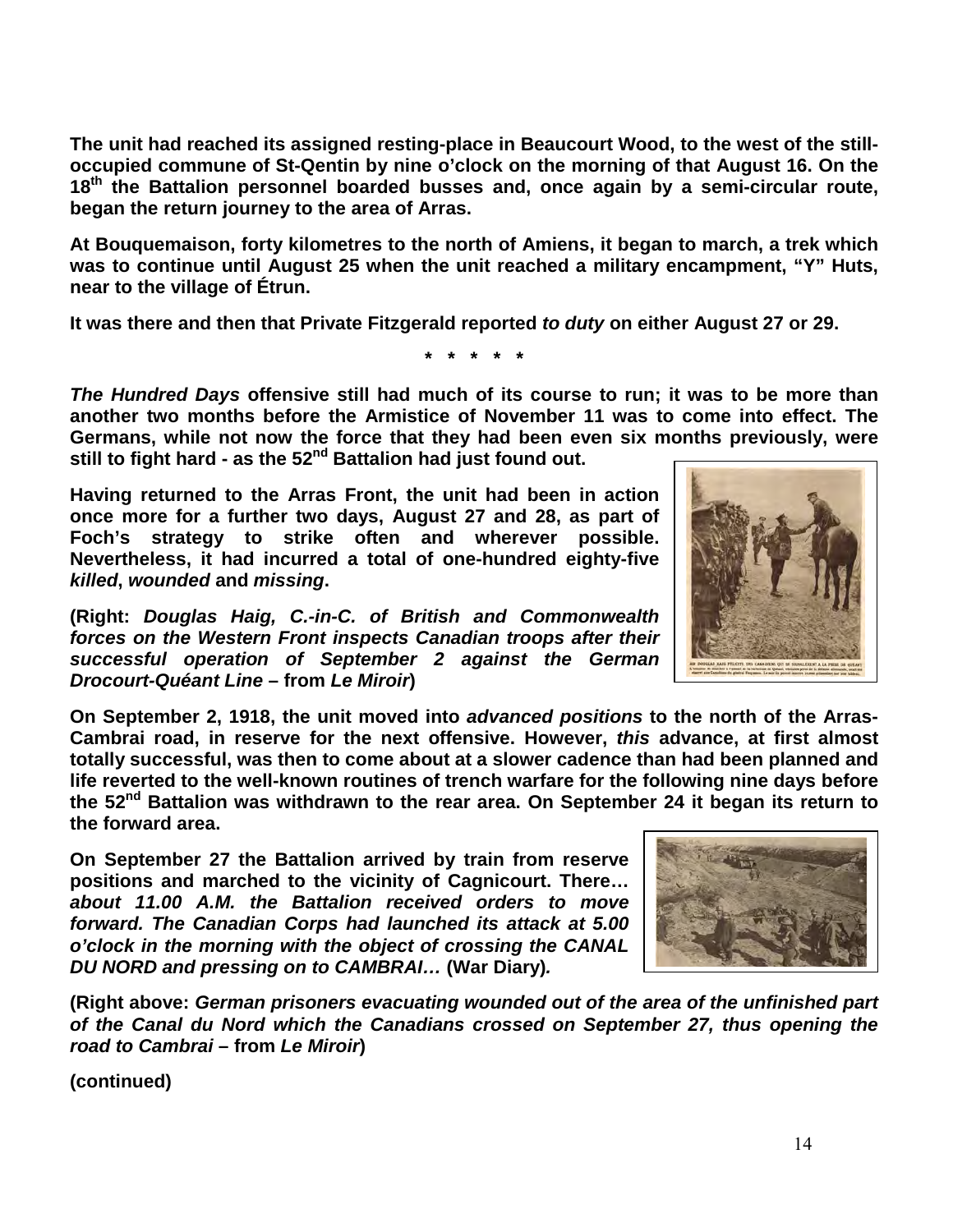**By two o'clock on that same afternoon the Canadian 4th Division had crossed the Canal du Nord, had taken Bourlon Wood, and was advancing beyond. The 52nd Battalion was to move forward to pass through the forward troops to keep the pressure on\*.** 

*\*Two days later, on September 29, the British – the Royal Newfoundland Regiment by that time a Battalion of the 9th (Scottish) Infantry Division - the French and the Belgians struck at Ypres.*

**(Right above:** *The same area of the Canal du Nord as it is almost a century after the Canadian operation to cross it* **– photograph from 2015)**

**(Right:** *Two German field-guns of Great War vintage stand on the Plains of Abraham in Quebec City, the one in the foreground captured during the fighting at Bourlon Wood* **– photograph from 2016)**





**Such, however, was the success of the Canadian-led offensive on that day that it was the**  following morning before Private Fitzgerald and his comrades-in-arms of the 52<sup>nd</sup> Battalion **caught up with the forward wave of troops and moved into their assembly areas. The attack began well and progress was made but then, as often happened, German machinegunners brought the whole thing to a standstill. Repeated attempts to break through were to no avail and more than two-hundred fifty casualties were incurred.**

**It was only on September 29 and 30 that the 52nd Battalion was to make any headway when, in co-ordination with other units, it reached its objectives by noon on the latter date. Then, on that evening, orders were received ordering a further attack to be mounted at five o'clock the following morning.**

**The 52nd Battalion was by now operating at about fifty per cent regulation strength; however this was likely true of all the battalions involved at the time - including those in front of them wearing a field-grey uniform.** 

**Once again, following a rolling barrage, what had begun well was stalled by the enemy machine-gunners who exacted yet another terrible toll of about one-hundred casualties, some twenty per cent of the depleted Battalion's strength. On that evening of October 1 the unit again was relieved, as were the other battalions of the 9th Canadian Infantry Brigade, and retired to the area of Fontaine Notre-Dame.**



**(Right above:** *A Canadian 220 mm siege gun, here under camouflage nets in the Lens Sector, being prepared for action* **– from** *Le Miroir***)**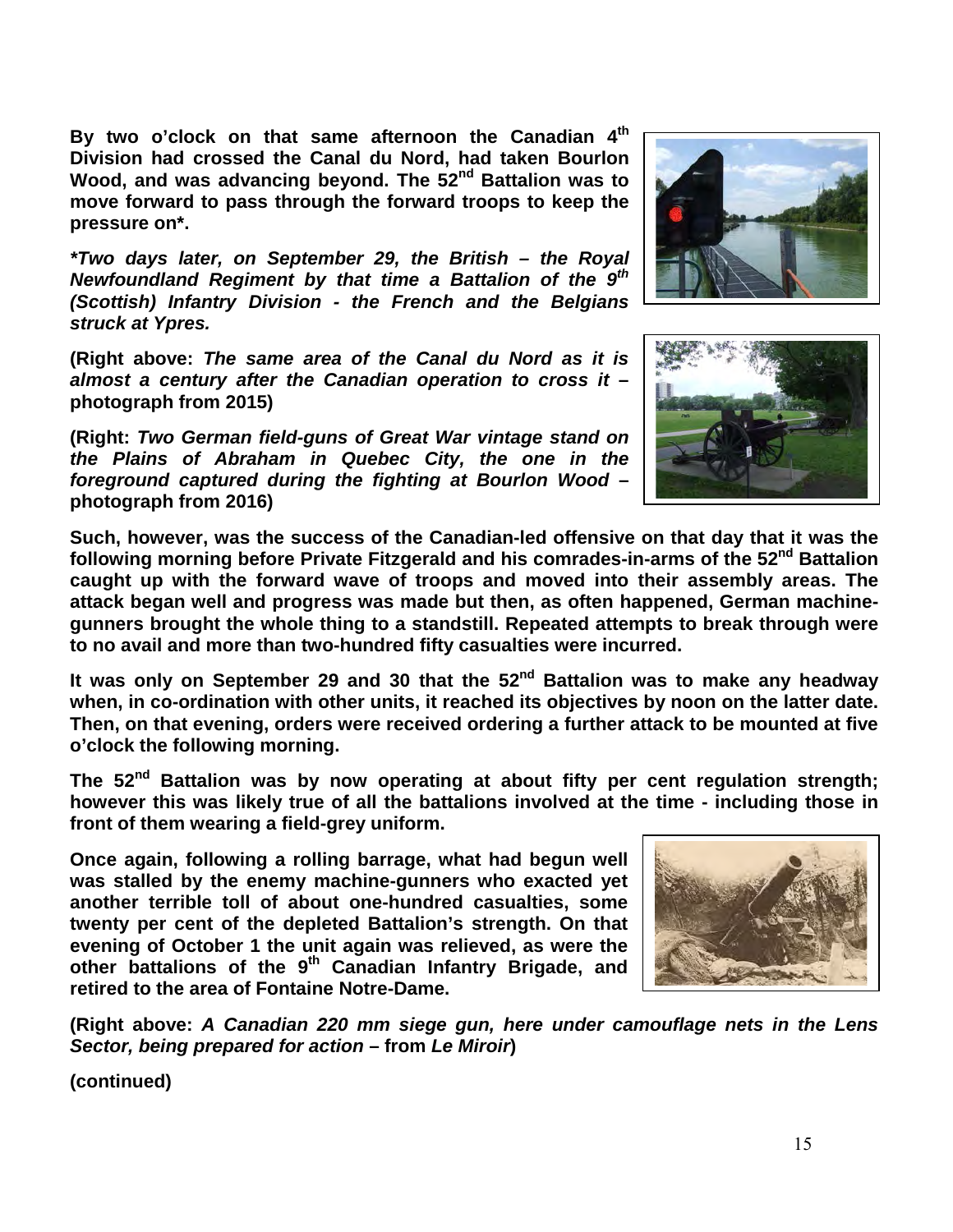On October 21 the 52<sup>nd</sup> Battalion, after almost three weeks away from the front, was **bussed towards the northern end of the sector, away from Cambrai and towards the city of Valenciennes, but stopping short, in the vicinity of the community of Hélesmes. Apparently there the unit was feted by the local citizenry who were not only cheering and waving flags during the short journey, but who were competing with one another to offer billets to their newly-found heroes. For the Canadians, unfortunately, the party was to be short-lived…**  Late at night, orders were received from Brigade that the Battalion would relieve the 14<sup>th</sup>

*Canadian Battalion in the line, next day* **(Battalion War Diary)***.* 

**In the commune of Raismes on that following day, October 22, Private Fitzgerald's Battalion was obliged to fight the intrepid machine-gunners once more, a task made more difficult by the well-meaning presence of members of the still-enthusiastic, still-welcoming population. The nearby railway embankment offered the Germans a strong defensive position and they were continuing to mount a determined resistance when the Battalion was relieved on October 26.**



**(Right:** *A German machine-gunner who fought to the last* **– from** *Illustration***)** 

**The relief was short-lived on this occasion for the Battalion which then relieved in its turn the Canadian 75th Battalion only two days afterwards, on October 28. Two days later again, the 52nd Battalion was replaced by the 4th C.M.R.\* Battalion and moved into billets in Arenberg where it remained for the following six days.**

*\*Canadian Mounted Rifles, no longer with their mounts which they had relinquished by the end of December of 1915.*

**Private Fitzgerald's unit marched out of Arenberg on November 6 and by November 8, having crossed the Escaut River, had stopped in Onnaing, a short distance from the frontier with Belgium. By the end of the following day it had crossed that border and had established itself in the Belgian Community of Thulin where another large crowd, also in festive spirits, had welcomed the Canadians.** 

**The War Diary goes on to suggest - was it to do so? - that on November 10 the Battalion then made a three-hour march to the community of Wasmuel, close to the city of Mons,**  where the 7<sup>th</sup> Canadian Brigade was, on the morrow – the ultimate day of hostilities - to **deliver its controversial final attack of the Great War.** 

**At five o'clock on the following morning an armistice was signed; six hours later, at the eleventh hour of the eleventh day of the eleventh month of 1918, it came into effect.** 

*News was received about 0900 hours that hostilities would cease at 1100 hours. The Bands at once turned out and paraded around the town, accompanied by a large crowd of civilians singing and waving flags. The Battalion moved off at 1430 hours and proceeded…to MONS and was billeted in the Cavalry Barracks…* **(Excerpt from the 52nd Battalion War Diary entry for November 11, 1918)**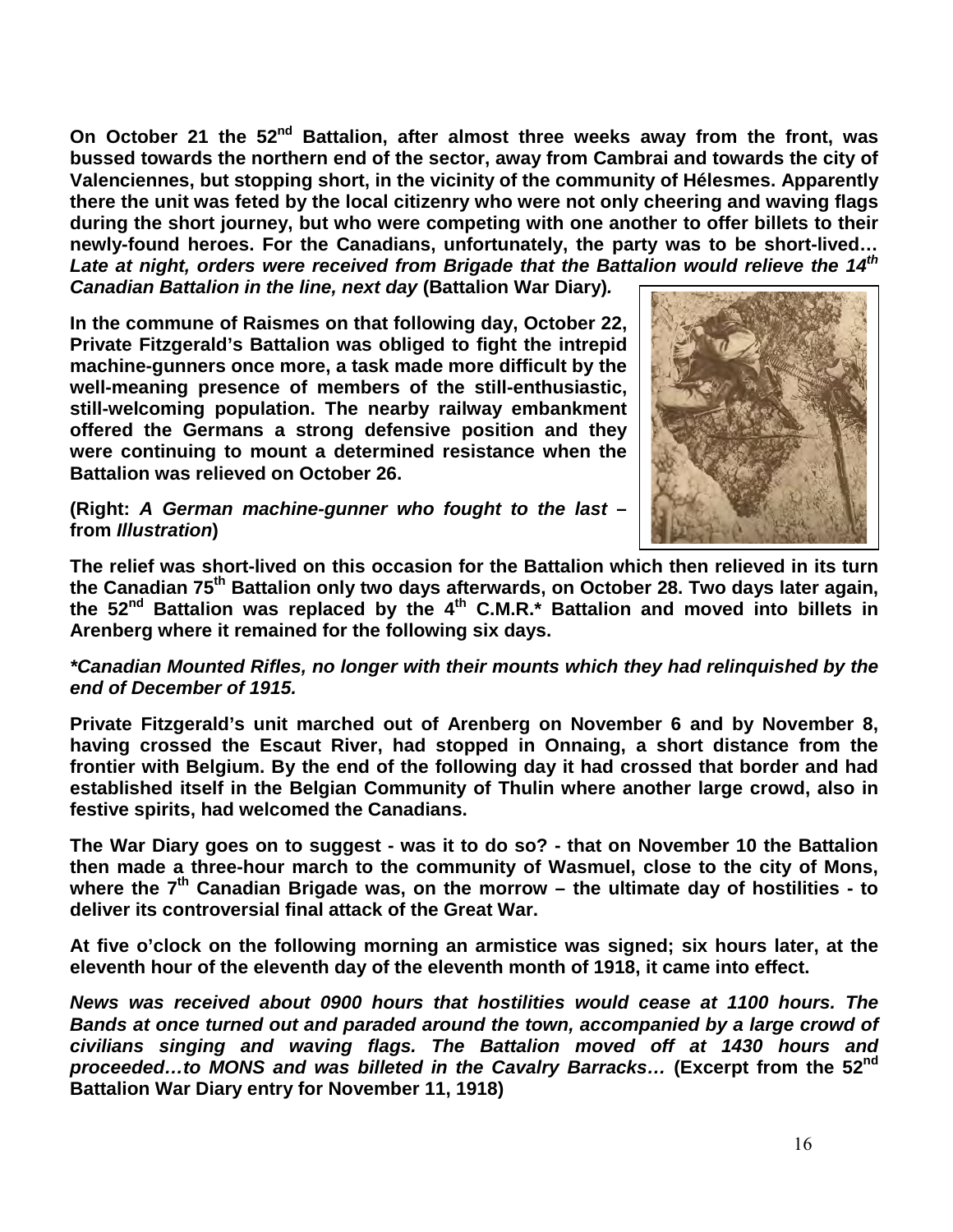**(continued)**

**afternoon of the next day. The night then having been spent at a nearby military camp, the Battalion boarded a train to take it to the Canadian military establishment at Bramshott. From there the first to be returned home – mostly for medical reasons – were despatched two days later, on February 14; a further group of some three-hundred fifty-five were given leave to visit London.**

**embarkation to return to the United Kingdom. The Battalion thus boarded a train, leaving Blandain at two o'clock on the afternoon of February 5 and arrived at its destination two days following, during the cold and snowy morning of February 7.**

**entire month of January, remained in the area of Blandain, close to Tournai in the Frenchspeaking part of the Kingdom of Belgium.** 

**back to the fatherland, there to play a role in the Allied Army of Occupation.**

**During the months of November and December the Battalion slowly made its way in an easterly direction and past the southern outskirts of Brussels, the Belgian capital. For a while one might have supposed that it was following the remnants of the German Army** 

**But at the end of December the unit turned ninety degrees towards the south and, for the** 

**(Right below:** *Almost a century on, market-day in the Belgian city of Tournai (Doornik)* **– photograph from 2014)**

**On February 4 it became known to the troops that the unit was to move back to France, to the area of Le Havre, for its** 

**Private Fitzgerald and his fellow soldiers took passage to southern England on the evening of February 10, landing in the south-coast port of Weymouth at four in the** 

**(Right:** *The area of Marble Arch in London – in fact, in the City of Westminster – likely just prior to the Great War* **– from a vintage post-card)**

**The problem now arose of what to do for the next number of – at least – weeks, with a Battalion of under-employed young men.** 

**(Right:** *Rejoicing in the streets of Paris on November 11 at the* 

*news of the Armistice* **– from** *le Miroir***) The shooting, of course, had stopped, as had the thunder of** 

**the guns. But daily training continued – it was, after all, only an armistice, not a capitulation – as did inspections and, perhaps now more often than before, visits from the upper ranks. So also continued church parades and ordinary parades and parades to award the now-dwindling number of** 

**awarded military decorations.**





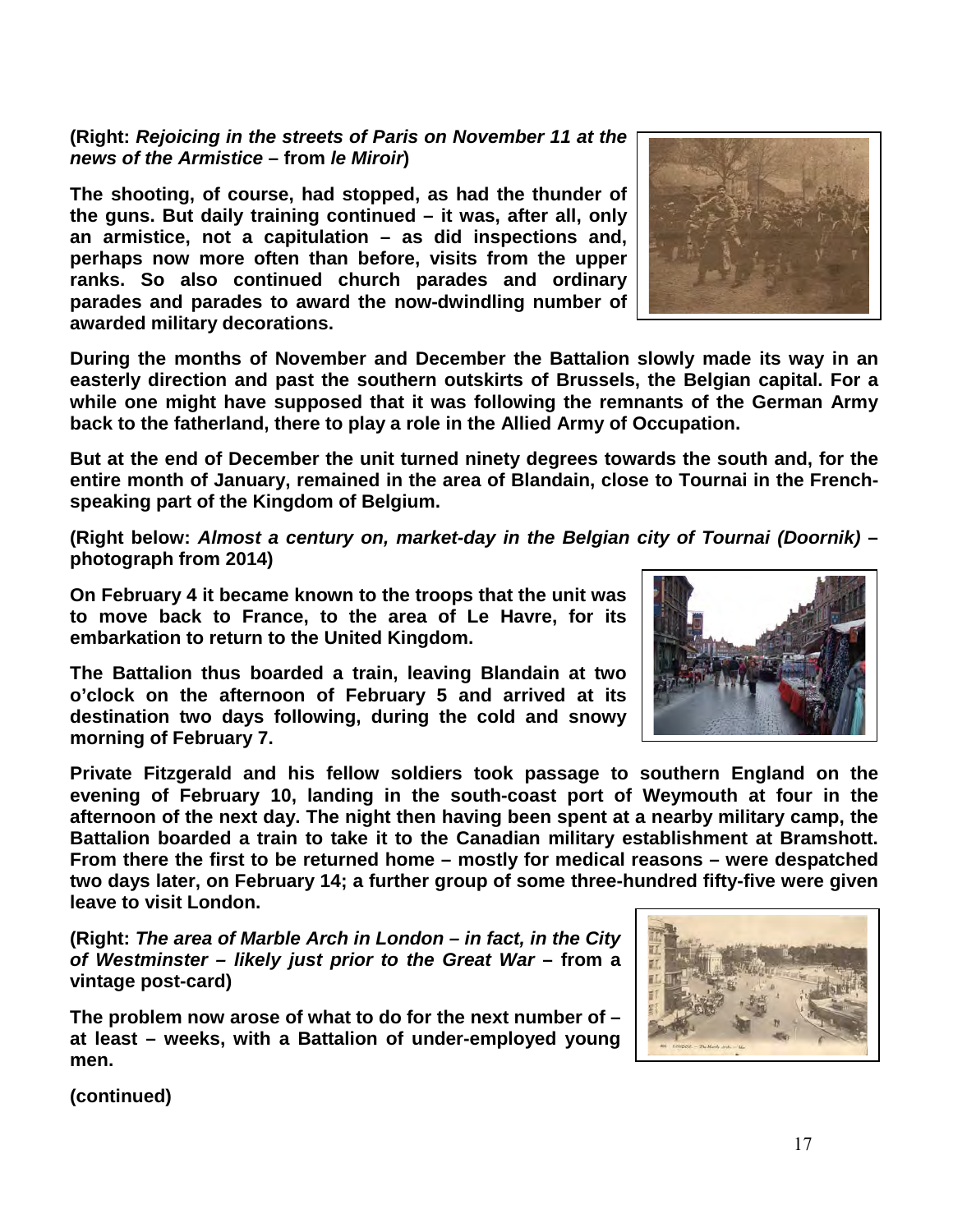**Sports were organized, thorough medical check-ups undergone – Private Fitzgerald's was undergone towards the end of February with nothing untoward being reported – educational courses and lectures offered, social events on a necessarily limited scale, and precautions undertaken against the current - and lethal - Spanish 'flu epidemic.**

**The men were divided into groups for their return to Canada. Some comprised men from a particular area of the country; combat troops were in separate groups – and camps – from service troops; Currie\* wanted troops to travel as units; and there was a quarter of a million of those troops to repatriate.**

# *\*Sir Arthur Currie, by 1918 Commander-in-Chief of the Canadian Corps*

**Private Fitzgerald was attached to "A" Wing CCC\* on March 13, a month after arriving at Bramshott, one of forty-two (Brigade Diary has** *eighty-seven***) officers and** *other ranks* **to be thus designated at the camp. He is then recorded on March 16 on a list a propos the…**  *embarkation state of Battalion proceeding to Dispersal Camp in Canada***…** 

*\*Since each soldier had the right to choose his own destination in Canada, the country had been divided into twenty-two Dispersal Areas. Troops arriving back in Great Britain after service on the Continent, as well as those who had served in Great Britain itself, were usually despatched to large centres – such as Bramshott – and then sub-divided into smaller groups, each with a letter-code – Private Fitzgerald's "A", for example - to match that of one of the Dispersal Areas back home. Upon arrival by ship, the returnees could thus be more efficiently sent to the appropriate location.*

**For a number of reasons, the number of troop repatriations to Canada in the month of February, 1919, had totalled just over fifteen thousand. One of the reasons was a lack of appropriate shipping – a problem which was partly solved by once more requisitioning the White Star Liner** *Olympic\** **to be used for that purpose\*\*. Matters improved and in March the number of those returning to Canada rose to fifty thousand.**

*\*Sister ship of Britannic, sunk in the Mediterranean in November of 1916 while serving as a hospital ship, and also of the ill-starred Titanic, she was capable of carrying well over six-thousand troops on a single crossing – and on many occasions had already done so.*

*\*\*Preferential treatment and priority had apparently been given to returning American troops, the use of Olympic for repatriation purposes being one example.*



**(Right above:** *The photograph of Olympic, shown here in her war-time dazzle camouflage, is from the Old Ship Picture Galleries web-site***.)**

**Thus it was on board** *Olympic* **that Private Fitzgerald took passage to Halifax\*, the vessel departing Southampton on March 17, to berth in the harbour there seven days later. There**  were personnel from at least nine Canadian units other than the 52<sup>nd</sup> Battalion travelling on **this occasion.**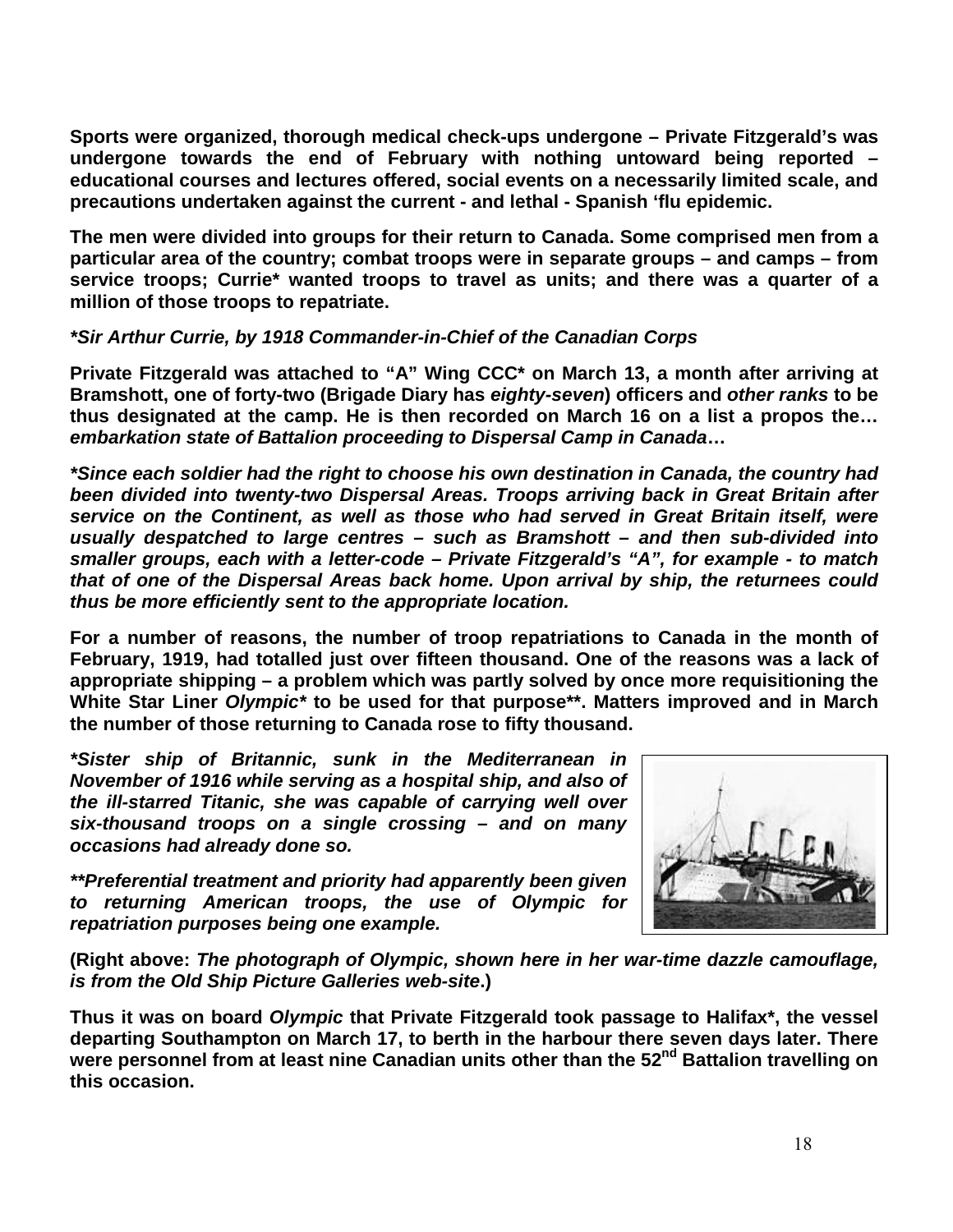*\*Another factor in the at-first slow rate of repatriation was the almost complete destruction of Halifax and its harbour facilities in the great explosion of December 6, 1917.*

**(Right:** *This is part of downtown Halifax days after the catastrophe. The Imo, one of the ships directly involved is to be seen beached on the opposite side of the harbour. Apparently, according to the caption on the original picture, the heap of wreckage in the middle represents much of what remained of the Mont Blanc. –* **from**  *Illustration***)** 



**Private Fitzgerald is next recorded as having been discharged at the 2nd District Depot in Toronto on March 28, 1919.**

**Two documents in Private Fitzgerald's papers record the date on which he was officially awarded the Military Medal: unfortunately they contradict each other - February 8, 1919 and August 2, 1919. And whereas the Battalion War Diarist has scrupulously recorded the citation for a great number of the recipients of decorations, this appears not to be so in Private Fitzgerald's case.**



*His Majesty the KING has been graciously pleased to approve of the award of the Military Medal for bravery in the field to the under-mentioned Warrant Officers, Non-Commissioned Officers and Men:-* 

*2356424 Pte. Fitzgerald J., 52nd Bn., Manitoba R.* 

**(London Gazette 31430, Supplement of 3/7/19)**

**Among his discharge papers is one on which Private Fitzgerald has written – and signed – a declaration of his intention to return to live in Cleveland, Ohio. He apparently then changed his mind, crossed out the given address, and substituted for it the name and address of his father, by then residing at Ochre Pit Cove, Newfoundland.**

**But if he** *did* **return to Newfoundland at that time, then he must have left again shortly thereafter because he is recorded as having crossed from Canada into the United States at Port Huron, Michigan, in November of 1919, once more declaring his intended destination as Cleveland, Ohio. And** *if* **he crossed into the United States at that time, then he must have returned to Canada again within the next nine months, because that is where he died.**

**The son of Bernard Fitzgerald, fisherman – to whom he had allotted fifteen dollars per month from his pay (1/10/18 to 1/3/19) and of Cecelia Fitzgerald (née** *Travers***) of Western Bay Newfoundland, he was also brother to Sarah, to John, to Mary, Patrick, Bridget and to Edward.**

**James Fitzgerald was reported has having died of a** *pulmonary abscess* **in Speedwell Hospital\* in Guelph-Wellington, Ontario, on August 23, 1920. While his headstone is not a Commonwealth Grave Headstone – perhaps a family decision – the Commonwealth War Graves Commission has recorded his as a war death.**